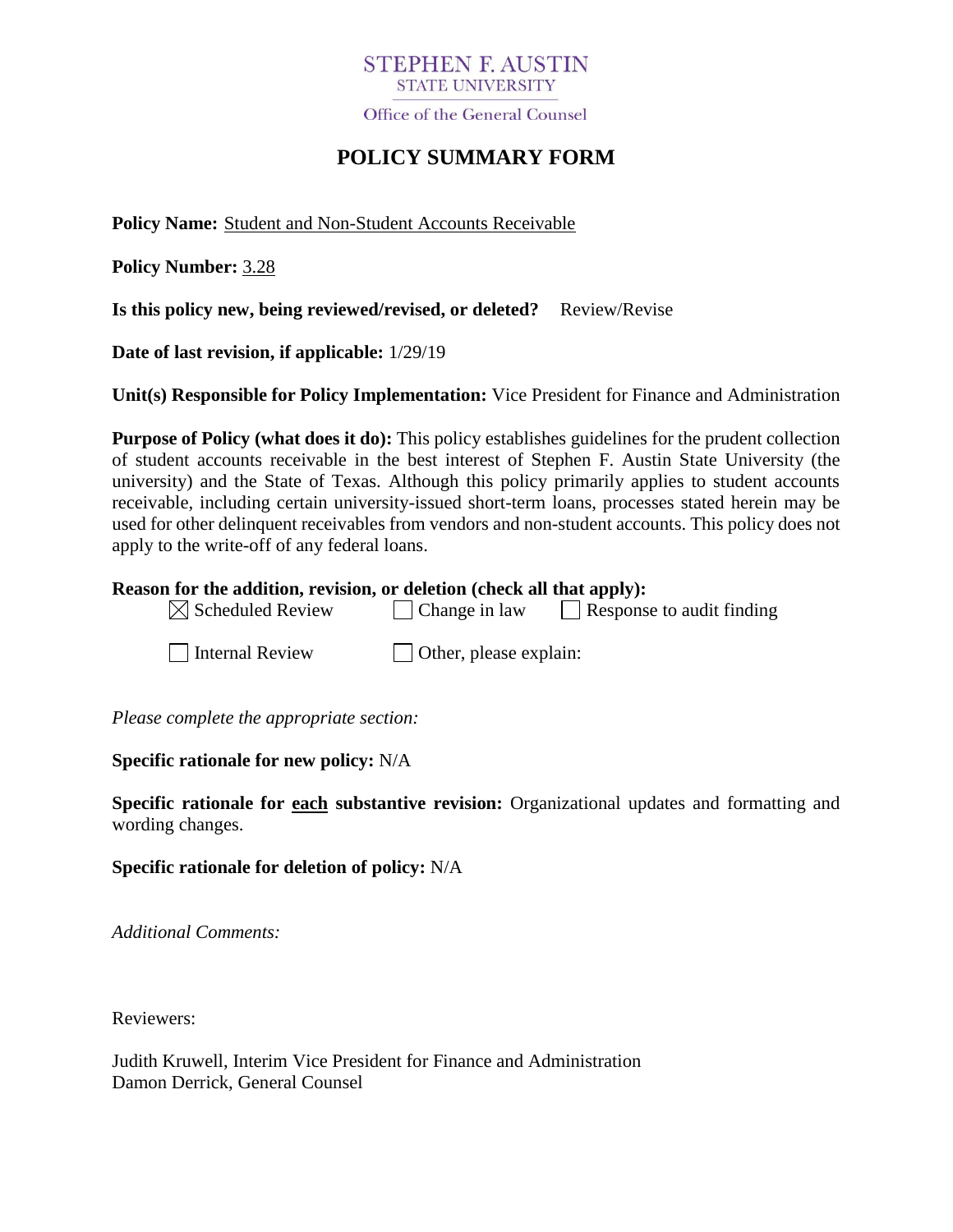# **Student and Non-Student Accounts Receivable**

**Original Implementation:** July 15, 2008 **Last Revision:** January 29, 2019 *April 12, 2022*

### **Purpose**

This policy establishes guidelines for the prudent collection of student accounts receivable in the best interest of Stephen F. Austin State University *(the university)* and the *S*state of Texas. Although this policy primarily applies to student accounts receivable, including certain university*-* issued shortterm loans, processes stated herein may be used for other delinquent receivables from vendors and non-student accounts. This policy does not apply to the write-off of any federal loans.

#### **General**

Procedures will be maintained by the <del>controller's</del> office *of student business services*, for at least the following:

- to ensure that the requested extension of credit is not a prohibited transaction.
- to ensure that any extension of credit (installment plan contract, short-term loan request, or repayment agreement) is done so in a prudent manner, including the use of standardized credit applications and legal authority required for approval of the requested credit.
- to analyze whether credit should be extended to students who are in default on other obligations or for whom previous obligations have been written off as uncollectible. If a student account is past due, a transcript and registration hold will be placed on the account.
- for managing and monitoring the billing and collection activities on student accounts.
- for recording and monitoring *student billing* eredit extended and subsequent payments received on student accounts.
- to ensure that amounts reported as receivables on the financial statement are recorded in accordance with generally accepted accounting principles.

#### **Criteria for Recognizing an Account Receivable**

A student account receivable will be recognized (recorded in the university's financial records) when:

• a student has enrolled for classes at the university or has been registered for classes by the university;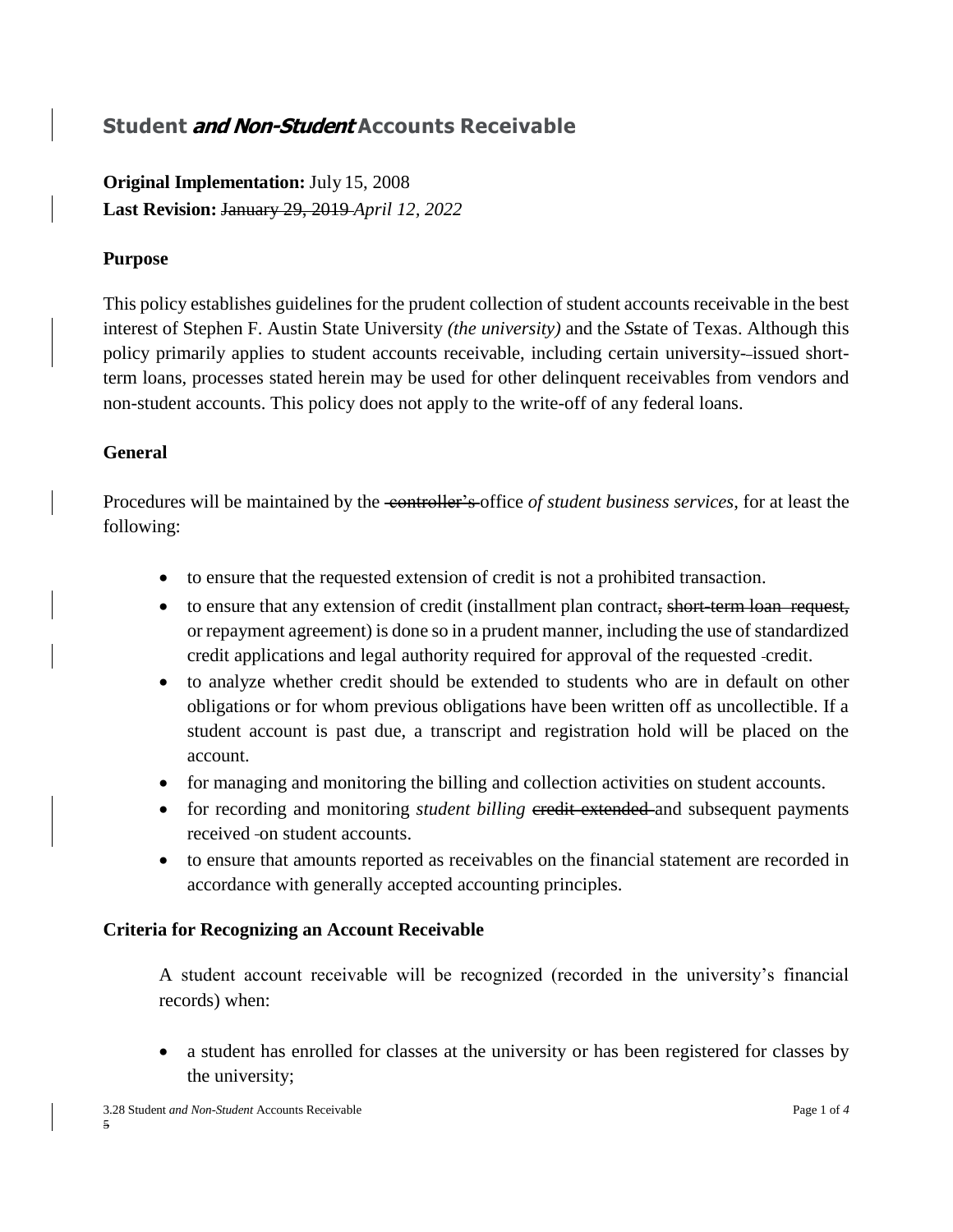- a student has incurred charges for costs associated with attendance (tuition, fees, housing and meal charges, post office charges, book purchases, parking permits and fines, etc.) from which a benefit to the student is derived;
- payment is due to the university from the student or a third party;
- payment has not been received (collected) by the university from the student or third party;
- the account receivable does not represent an extension of credit that is prohibited by law; and,
- the recording is deemed to be appropriate by the university's fiscal officers.

## **Recording an Account Receivable in the Financial Records**

An account receivable is recorded in the financial records automatically by the registration and billing process. These entries credit the appropriate revenue accounts and debit the appropriate account receivable accounts in the university's accounting system.

In the event that a student withdraws during the semester, the-*student charges will be adjusted in accordance with state law.*accounts receivable outstanding balance is reduced by the appropriate percentage refund rate relevant at the time of withdrawal.

#### **Reconciling Accounts Receivable**

The controller's office *of student business services* maintains adequate records of student accounts receivable and prepares a reconciliation of the student receivable records and the financial accounting records on a timely basis.

## **Aging Accounts Receivable**

The controller's office *of student business services* also maintains an aging schedule for all student accounts receivable with the total of the aging schedule balanced to the total recorded accounts receivable. At year end, the aging schedule may be analyzed to aid in the process of the calculation of the allowance for doubtful accounts.

## **Collecting Accounts Receivable**

The size of the account receivable may influence the collection efforts. The expenditure of time, effort, and money to collect large accounts receivable is appropriate; however, the same efforts expended on very small accounts receivable may not be economical. Guidelines- and procedures for *collection of delinquent accounts will be maintained by the office of student business services*as to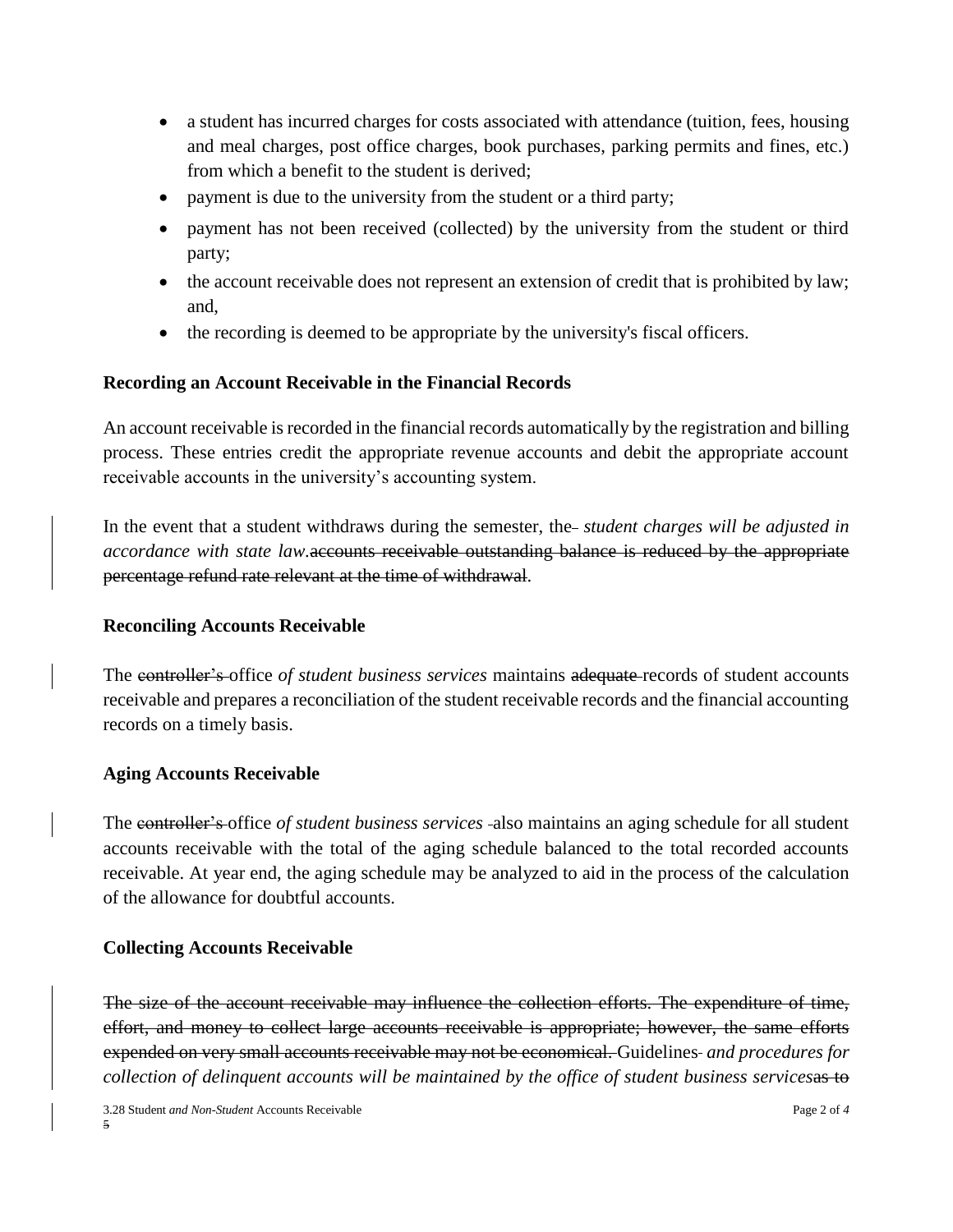the level of attention and the efforts expended on accounts receivable will be set by the university based on recommendations from collection agencies and management.

An account will be considered in default if the following apply:

- the account balance is at least 30 days old;
- the debtor has not exhibited concern regarding the delinquent account (i.e., requested a repayment agreement); and,
- the debtor is not an active student.

An account will be considered delinquent if it is past due.

## **Billing and Collection Activity on Delinquent Accounts or Accounts in Default**

*Active Students:* Active students will be billed throughout the term with due dates set by the business office *of student business services*. Students may be assessed penalties for late payments, but will not be turned over for collection in the term if they are actively enrolled.

*Inactive Students:* Delinquent accounts will be analyzed and processed on a regular basis. Any general deposits will be applied to inactive students' outstanding balances to defray the amounts due to the university. After this analysis*As appropriate*, delinquent accounts on inactive students will be subject to collection activity. Attempts will be made to contact students before delinquent accounts are turned over to collections. Students will not be assessed any collection agency fees or collection costs if they make a payment or request to set up a repayment agreement during the communication and contact period(s) *prior to the account being turned over to a collection agency*. *Collection agency*  After communication and contact periods expire, accounts will be placed with a collection agency or an attorney. The collection agency may give the student an additional period prior to assessing fees. The f*f*ees assessed to the student will be negotiated in advance *by the university* with the collection agencies and are subject to a*a*pprov*ed by* al from the T *the T*exas Attorney General's office. Additionally, accounts may also be reported to the Texas Comptroller of Public Accounts as authorized by Texas Government Code § 403.055 to ensure that no treasury warrants are issued or payments are paid to the debtor until the debt is paid.

If a debtor with a delinquent account establishes a repayment agreement and makes scheduled payments towards the balance within one of the warning periods, the debtor will be treated as an "active" student and will not be turned over to a collection agency unless monthly payments cease before the account balance is paid in full. If the account is turned over for collection, collection costs, collection agency fees and/or attorney fees will apply. There will be transcript and registration holds placed on the student's account until the balance has been paid in full.

If a debtor has received a warning letter and begins making regular payments but then stops making

3.28 Student *and Non-Student* Accounts Receivable Page 3 of *4* 5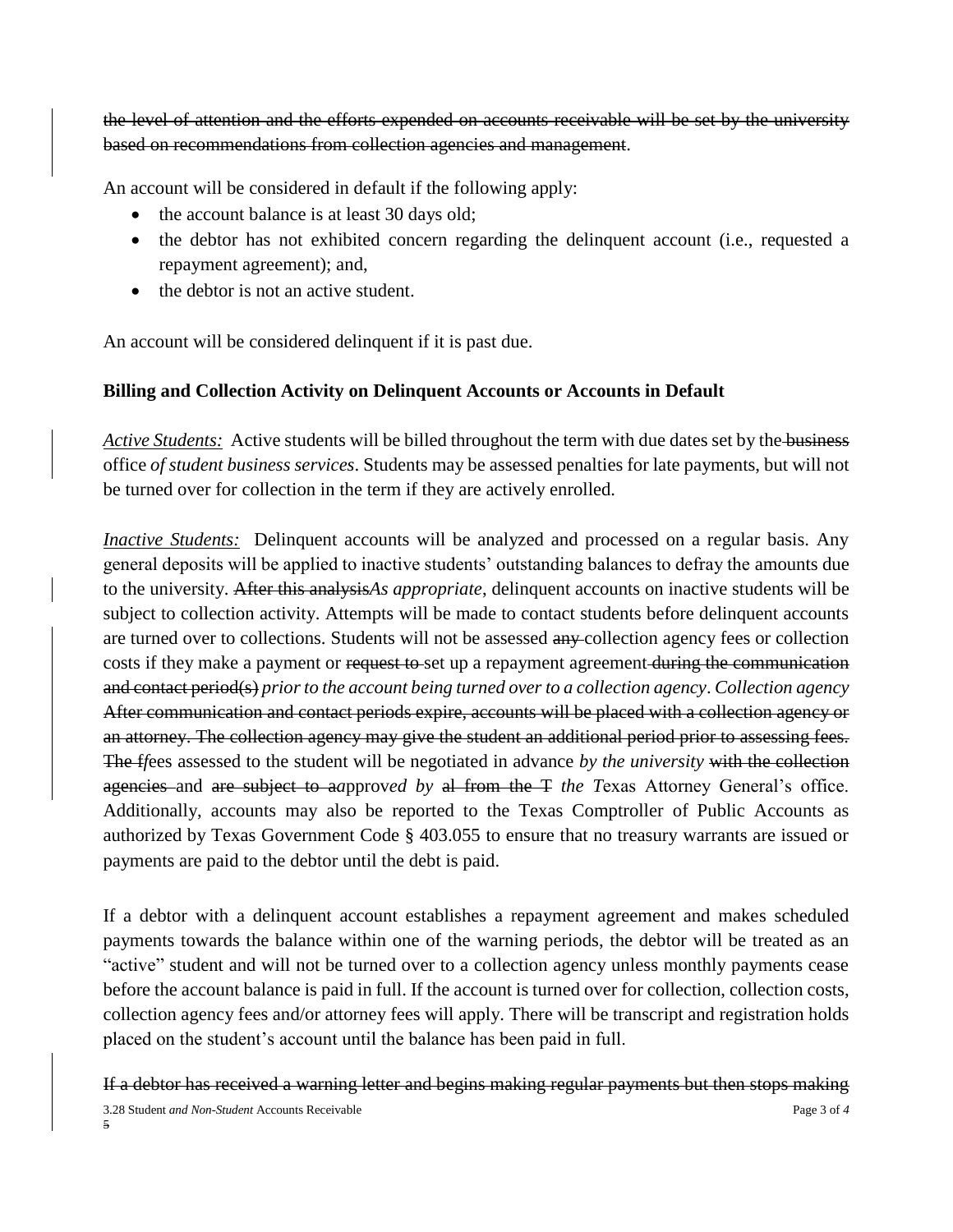regular payments before the account is paid in full, the debtor may be sent to an outside collection agency or attorney without further notice to the debtor.

All demand letters should be mailed in compliance with applicable collection laws. If an address correction is provided by the United States Postal Service, the demand letter should be mailed to the corrected address prior to the referral procedures described above. Demand should be made upon every debtor prior to referral of the account to an outside collection agency and the attorney general.

## **Write-Off of an Uncollectible Account**

The university will establish procedures to determine when the write-off of an uncollectible account will occur. These write-off procedures will take into account*consider* both the age of the account and the amount due from the student.

A list of all accounts written off will be filed in the controller's office *of student business services*, and all student accounts that have been written off will be flagged in the student system. Additionally, a transcript and registration hold will be placed on these student accounts to prevent these persons from receiving future university services until their balances have been paid in full. Warrant holds placed on the student's account will not be removed until the balance is paid in full.

## **Forgiveness of Debt versus Write-Off of Uncollected Accounts**

The write-off of an uncollected account is a bookkeeping entry only and does not relieve the debtor from his financial responsibility to the university. Although the uncollected account has been removed from the financial books and records (i.e., written-off as uncollectible), the university may still have a claim against the debtor and may still seek legal remedy (i.e., file suit for collection in a court of law). Therefore, it is the responsibility of the controller's office *of student business services* to maintain adequate records regarding legal financial obligations (i.e., debts) owed to the university.

# **Allowance for Doubtful Accounts**

The university records an allowance for doubtful accounts on past due accounts for all accounts that have not been written off or forgiven. Prior to closing each fiscal year's books, the controller's office *of student business services and office of financial reporting* will analyze and adjust the allowance for doubtful accounts, with offsets to the appropriate revenue accounts or bad debt expense, in accordance with accounting guidelines. An allowance for doubtful accounts will be set up as a contrareceivable in *the* each appropriate general ledger.